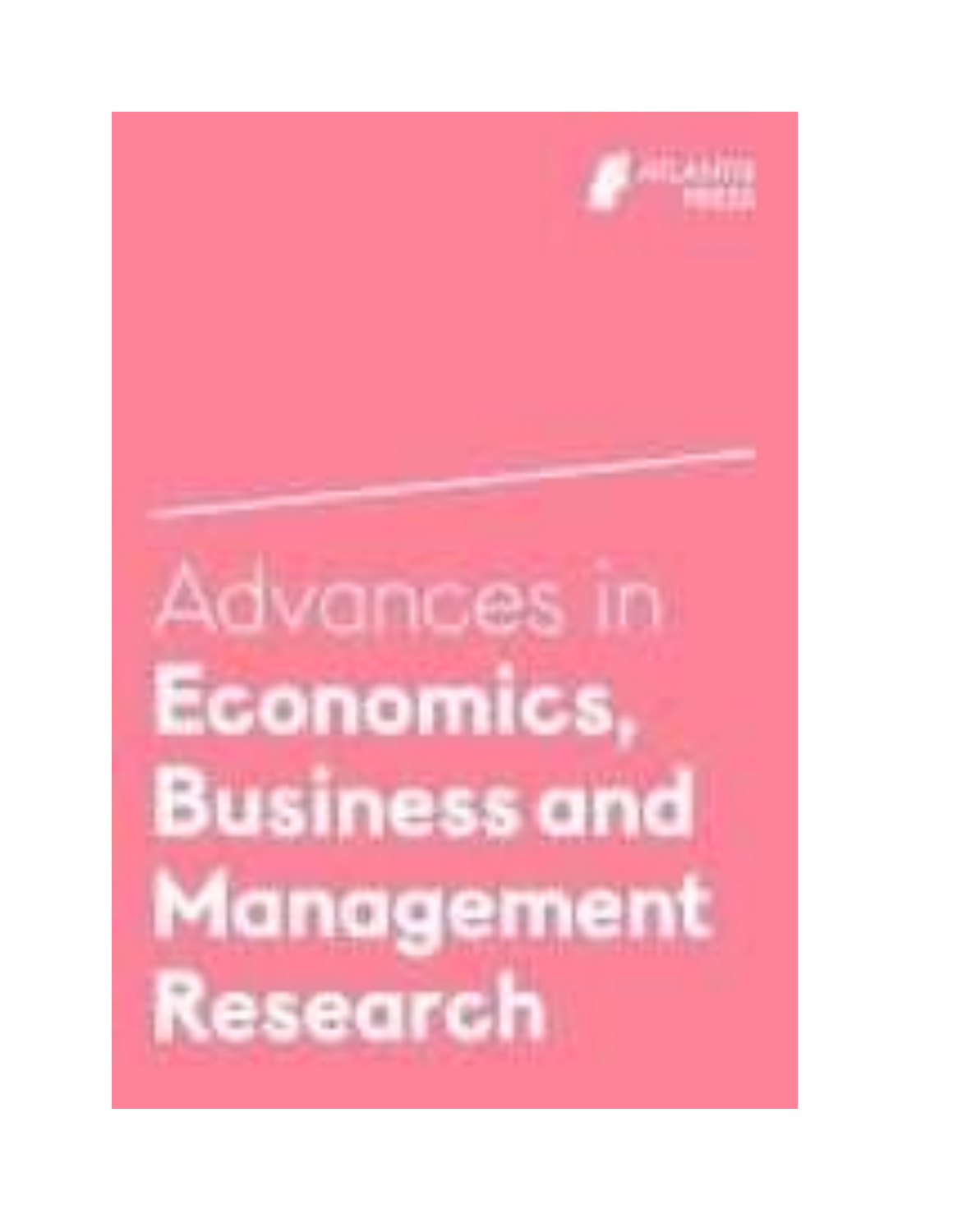[PROCEEDINGS](https://www.atlantis-press.com/proceedings) [|](https://www.atlantis-press.com/journals) [JOURNALS](https://www.atlantis-press.com/journals) [|](https://www.atlantis-press.com/books) [BOOKS](https://www.atlantis-press.com/books)

Search

# Advances in Economics, Business and Management Research

BUBLISHING INFO

# Publishing Information

## **ISSN**

The online ISSN of Advances in Economics, Business and Management Research is **2352- 5428**.

# **Series Editors**

- Editor : **Andrea Appolloni**, University of Rome Tor Vergata, Rome, Italy
- Editor : **Francesco Caracciolo**, University of Naples Federico II, Naples, Italy
- Editor : **Periklis Gogas**, Democritus University of Thrace, Komotini, Greece
- Editor : **Gilbert Nartea**, University of Canterbury, Christchurch, New Zealand
- Editor : **Thanh Ngo**, Massey University, Palmerston North, New Zealand

≧ Editor : **Wadim Striełkowski**, Centre for Energy Studies, Prague Business School, Prague, Czech Republic

## **Indexation**

All articles published in proceedings in this series are submitted for indexation in **CPCI** (part of Clarivate's [Web of Science\)](https://clarivate.com/products/web-of-science/), **[CNKI](https://oversea.cnki.net/index/)**[,](https://oversea.cnki.net/index/) **[Wanfang Data](http://www.wanfangdata.com.cn/index.html)** [and](https://www.elsevier.com/solutions/engineering-village/content/compendex) **[Google Scholar](https://www.elsevier.com/solutions/engineering-village/content/compendex)**[. Where](https://www.elsevier.com/solutions/engineering-village/content/compendex)  [applicable, they are also submitted to](https://www.elsevier.com/solutions/engineering-village/content/compendex) **[Ei Compendex](https://www.elsevier.com/solutions/engineering-village/content/compendex)** [and](https://www.elsevier.com/solutions/engineering-village/content/compendex) **[Scopus](https://www.elsevier.com/solutions/scopus)**[. For any information](https://www.elsevier.com/solutions/engineering-village/content/compendex)  [about the indexation of](https://www.elsevier.com/solutions/engineering-village/content/compendex) a particular proceedings in this series, you are requested to contact the conference organizers (see individual proceedings pages for details) as we are not able to respond to messages received directly from participants.

11/27/2020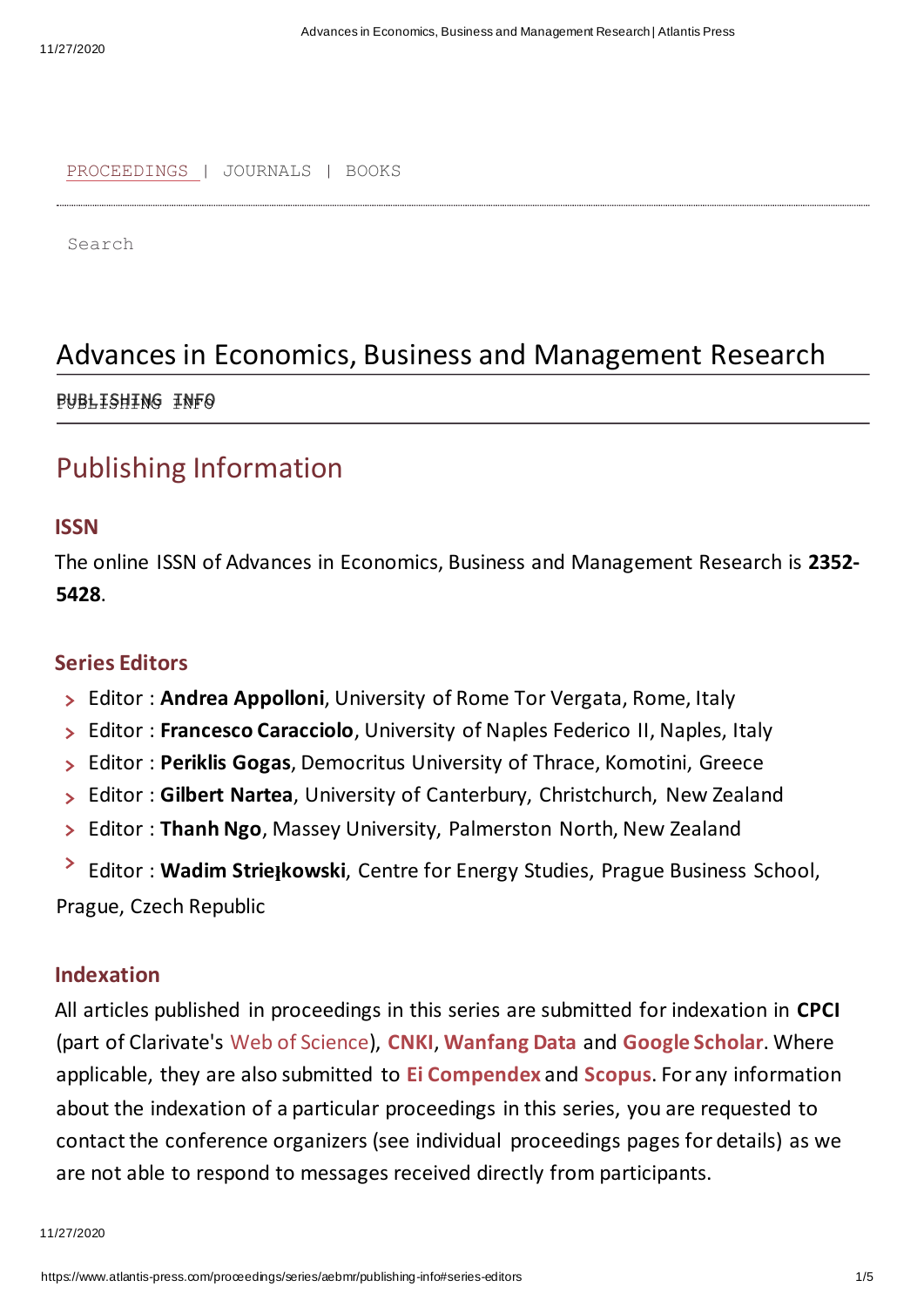# **Open Access & Publication Fees**

Advances in Economics, Business and Management Research is an **open access** proceedings series, meaning that all articles are immediately and

permanently free to read, download, copy & distribute under the terms of the applicable end-user license (refer to the Copyright & End-User License section on this page for further details). The online publication of each proceedings is sponsored by the conference organizers and hence **no additional publication fees** are required.

# **Copyright & End-User License**

The copyright of all articles published in this series remains with **the Authors**, i.e. Authors retain full ownership of their article. Permitted thirdparty reuse of the open access articles is de ned by the applicable **Creative Commons (CC)** end-user license which is accepted by the Authors upon submission of their paper. All articles in Advances in Economics, Business

and Management Research are published under the **[CC BY-NC 4.0](https://creativecommons.org/licenses/by-nc/4.0/)** license, meaning that end users can freely **share** an article (i.e. copy and redistribute the material in any medium or format) and **adapt**it (i.e. remix, transform and build upon the material) on the condition that proper **attribution** is given (i.e. appropriate credit, a link to the applicable license and an indication if any changes were made; all in such a way that does not suggest that the licensor endorses the user or the use) and the material is only used for **noncommercial** purposes. For more information, please refer to the [User](https://www.atlantis-press.com/policies/open-access-and-article-sharing#user-licenses)  [Licenses s](https://www.atlantis-press.com/policies/open-access-and-article-sharing#user-licenses)ection in the Atlantis Press [Open Access & Article Sharing](https://www.atlantis-press.com/policies/open-access-and-article-sharing) policy.

# **Peer Review**

All proposals for proceedings to be published in this series are rst evaluated by a **Series Editor(s)** and/or a **scienti c evaluation committee** consisting of senior researchers in the relevant eld. If accepted, the peer review process for the individual articles within each proceedings is under the responsibility of the **conference organizers** and the **Guest Editors** of each volume, who are committed to conducting the peer review in line with **international scienti c standards**. The **Series Editor(s)** subsequently also perform(s) a nal check of the scienti c quality of the accepted papers before the articles are released for publication. For more information, please refer to the individual proceedings page and/or the conference website.

11/27/2020 pg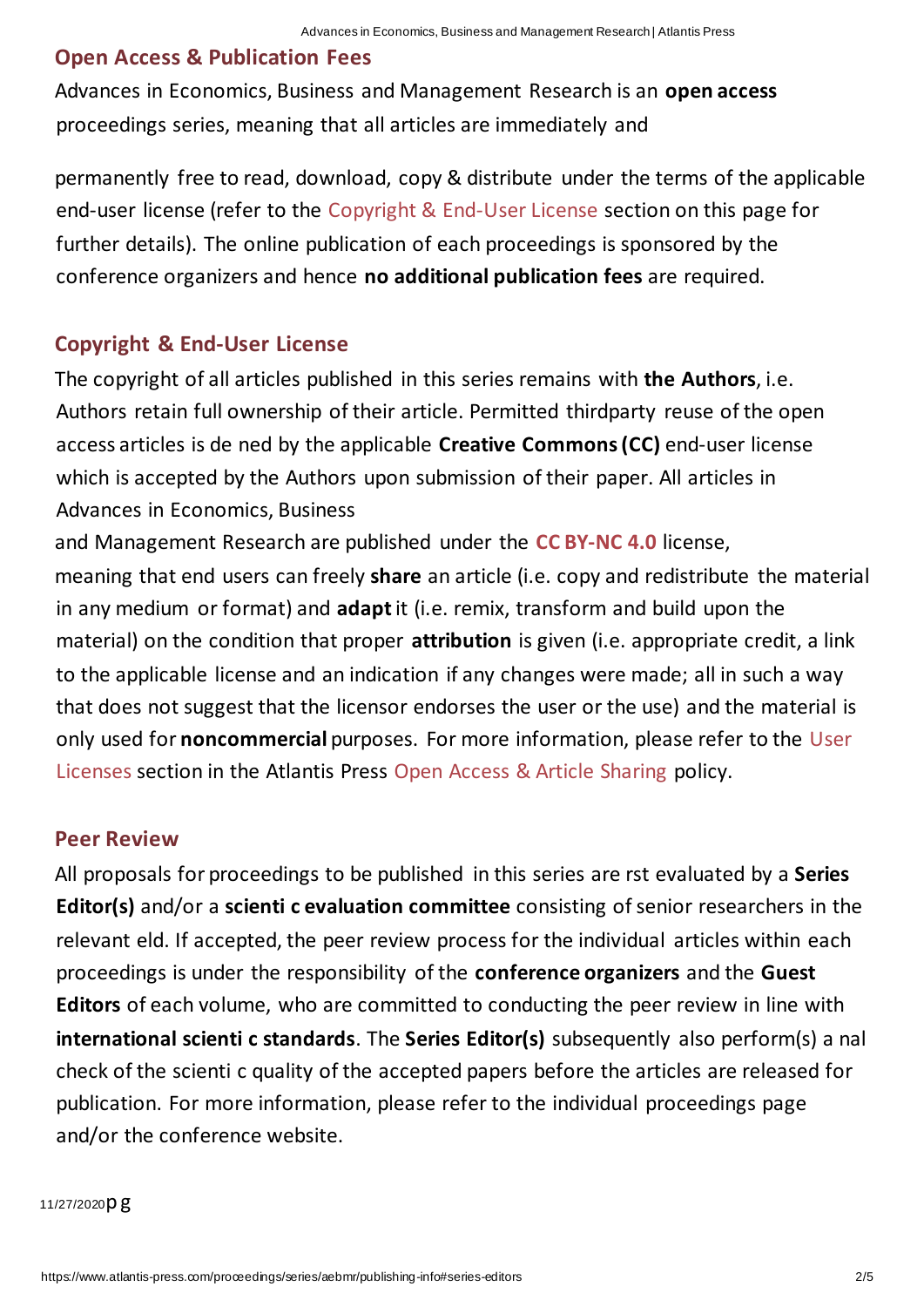Advances in Economics, Business and Management Research | Atlantis Press

# **Code of Ethics & Malpractice Statement**

Atlantis Press adheres to the ethical frameworks and guidelines of the **[Committee on](https://publicationethics.org/)  [Publication Ethics](https://publicationethics.org/)** (COPE), including the [COPE Core Practices a](https://publicationethics.org/files/editable-bean/COPE_Core_Practices_0.pdf)nd the [Principles of](https://publicationethics.org/files/Principles_of_Transparency_and_Best_Practice_in_Scholarly_Publishingv3.pdf)  [Transparency and Best Practice in Scholarly Publishing. A](https://publicationethics.org/files/Principles_of_Transparency_and_Best_Practice_in_Scholarly_Publishingv3.pdf)ll ethical and misconduct cases for this series are handled according to these guidelines. For proceedings in particular, Atlantis Press also applies the **[IEEE Conference Standards](https://www.atlantis-press.com/ieee-standards)** for conference ethics and quality control. For detailed information on current conference ethics and quality control in proceedings publications, please read the [IEEE white paper](https://www.ieee.org/conferences_events/conferences/publishing/paper_acceptance_criteria.pdf) which has been endorsed by Atlantis Press. Note that the editorial team of Advances in Economics, Business and Management Research veri es the originality of submitted manuscripts using similarity detection software.

# **DOIs**

Each article that is published in a proceedings in this series is assigned a **[Digital Object](https://www.doi.org/)  [Identi er](https://www.doi.org/)** (DOI). DOIs are standardized digital identities which can be used to cite and link to electronic content. A DOI is guaranteed to never change, so can be used as a persistent identi er to permanently link to an electronic article no matter where it is stored. More information on how to cite and use DOIs can be found [here.](https://www.atlantis-press.com/using-dois)

# **Permanent Archiving**

Atlantis Press is committed to the **permanent availability** and **preservation** of scholarly research and to ensure **accessibility** to this research by converting and upgrading digital le formats to comply with new technology standards. Besides maintaining its own digital archive, Atlantis Press therefore collaborates with the [National Library of the](https://www.kb.nl/en)  [Netherlands](https://www.kb.nl/en) which permanently archives all Atlantis Press content in their "**e-Depot**". All volumes of Advances

in Economics, Business and Management Research are uploaded to this eDepot after publication to guarantee permanent archiving of the articles. Note that the e-Depot is available through on-site access at the National Library of the Netherlands and if Atlantis Press would be unable to provide access to content on its own platform (temporarily, in an emergency or permanently) access to the e-Depot can be provided to the global public on request.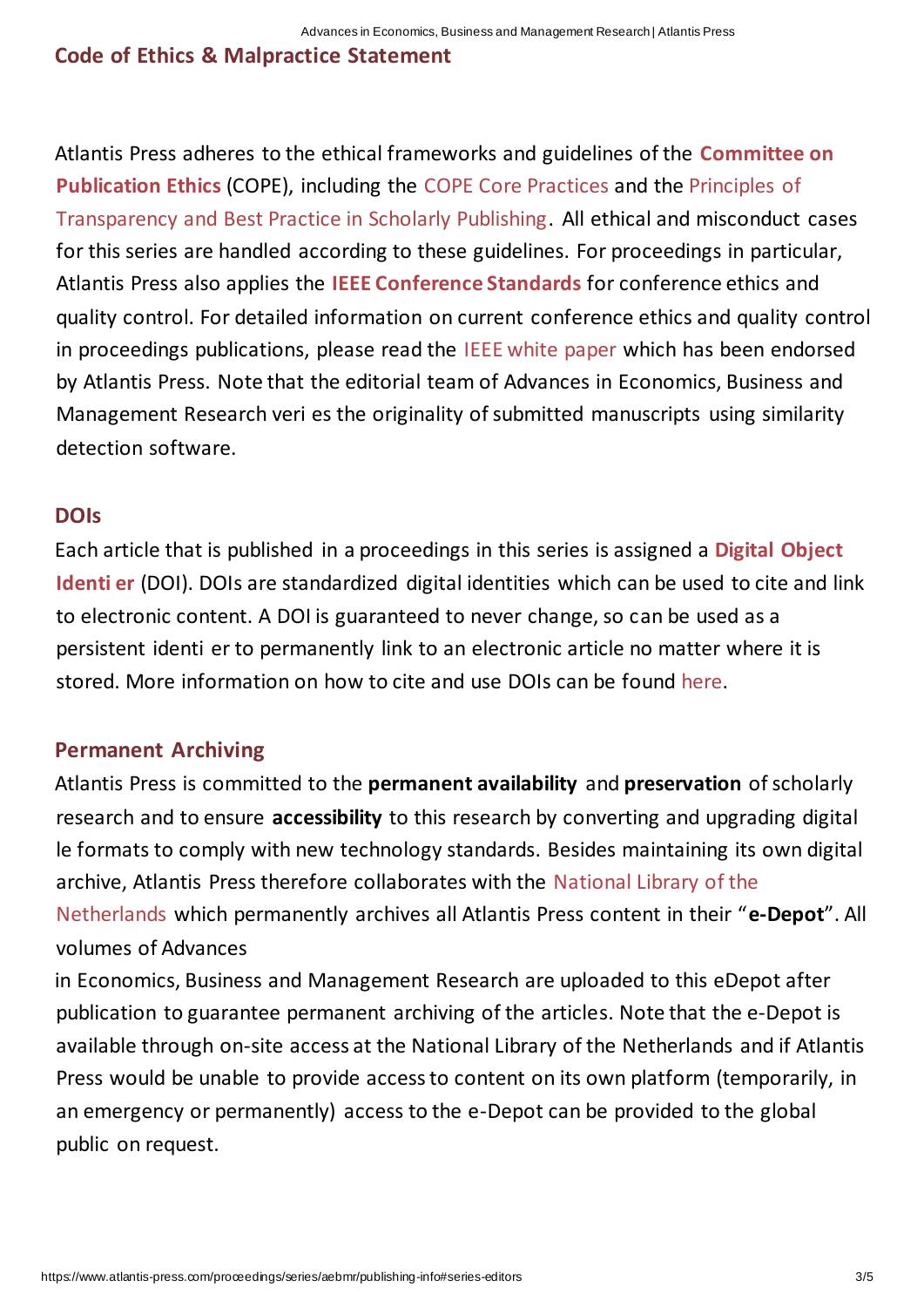q

# **Print Version**

All Atlantis Press proceedings can be ordered in **print**, either as a **bulk order** through the conference organizers or **individually**. If you wish to obtain an individual print copy of any proceedings in this series, you can order this directly through our partner **Curran Associates**. Please [visit their website](http://www.proceedings.com/) for more details.

## **[Atlantis Press](https://www.atlantis-press.com/)**

Atlantis Press is a professional publisher of scienti c, technical and medical (STM) proceedings, journals and books. We offer world-class services, fast turnaround times and personalised communication. The proceedings and journals on our platform are Open Access and generate millions of downloads every month.

For more information, please contact us at: contact@atlantis-press.com

| P PROCEEDINGSABOUT        |  |
|---------------------------|--|
| <b>JOURNALSNEWS</b>       |  |
| BOOKSCONTACT              |  |
| PUBLISHING SERVICESSEARCH |  |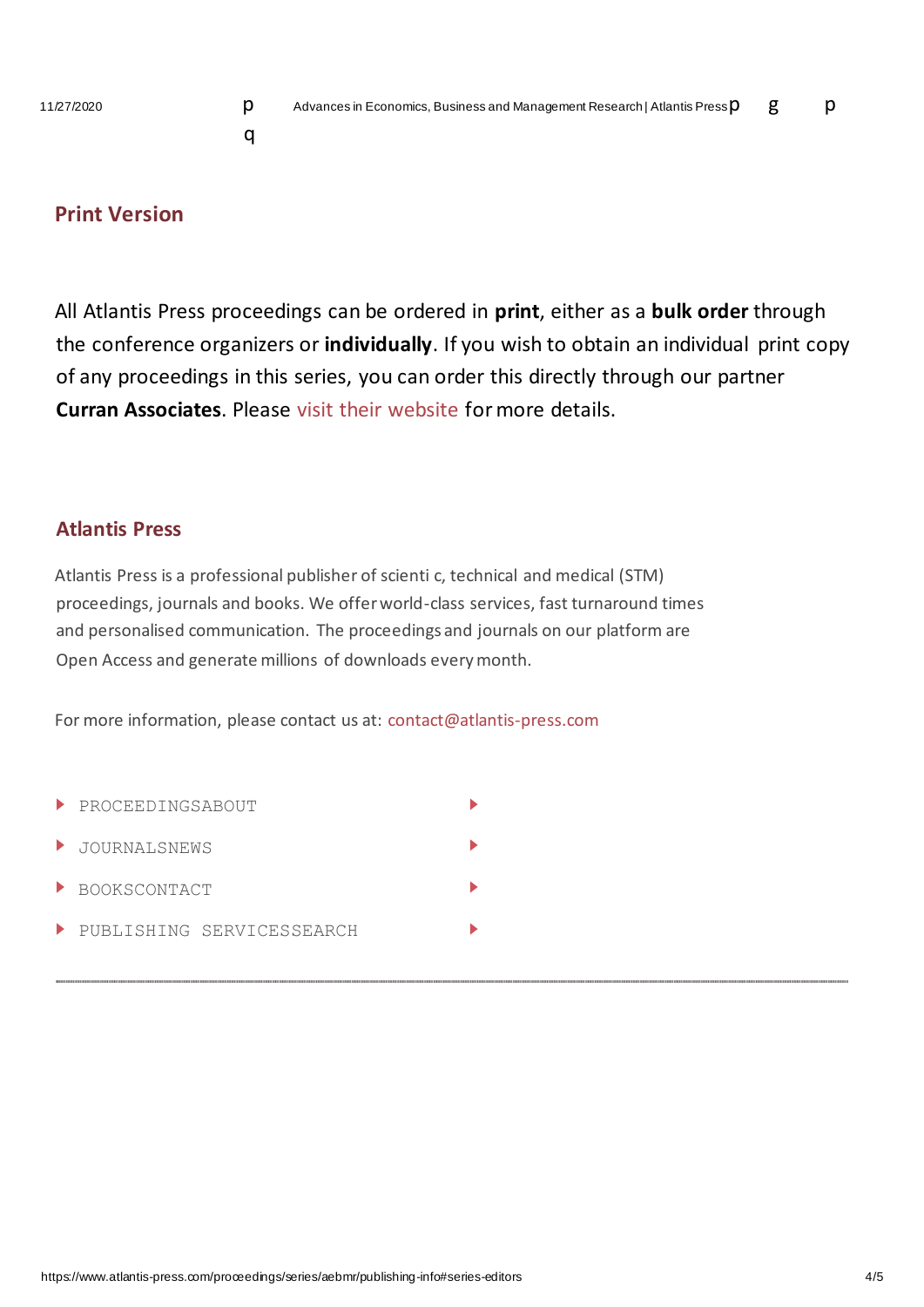[Home](https://www.atlantis-press.com/) [Privacy Policy](https://www.atlantis-press.com/privacy-policy) [Terms of use](https://www.atlantis-press.com/terms-of-use) ? ?

Copyright © 2006-2020 Atlantis Press

11/27/2020 Advances in Economics, Business and Management Research | Atlantis Press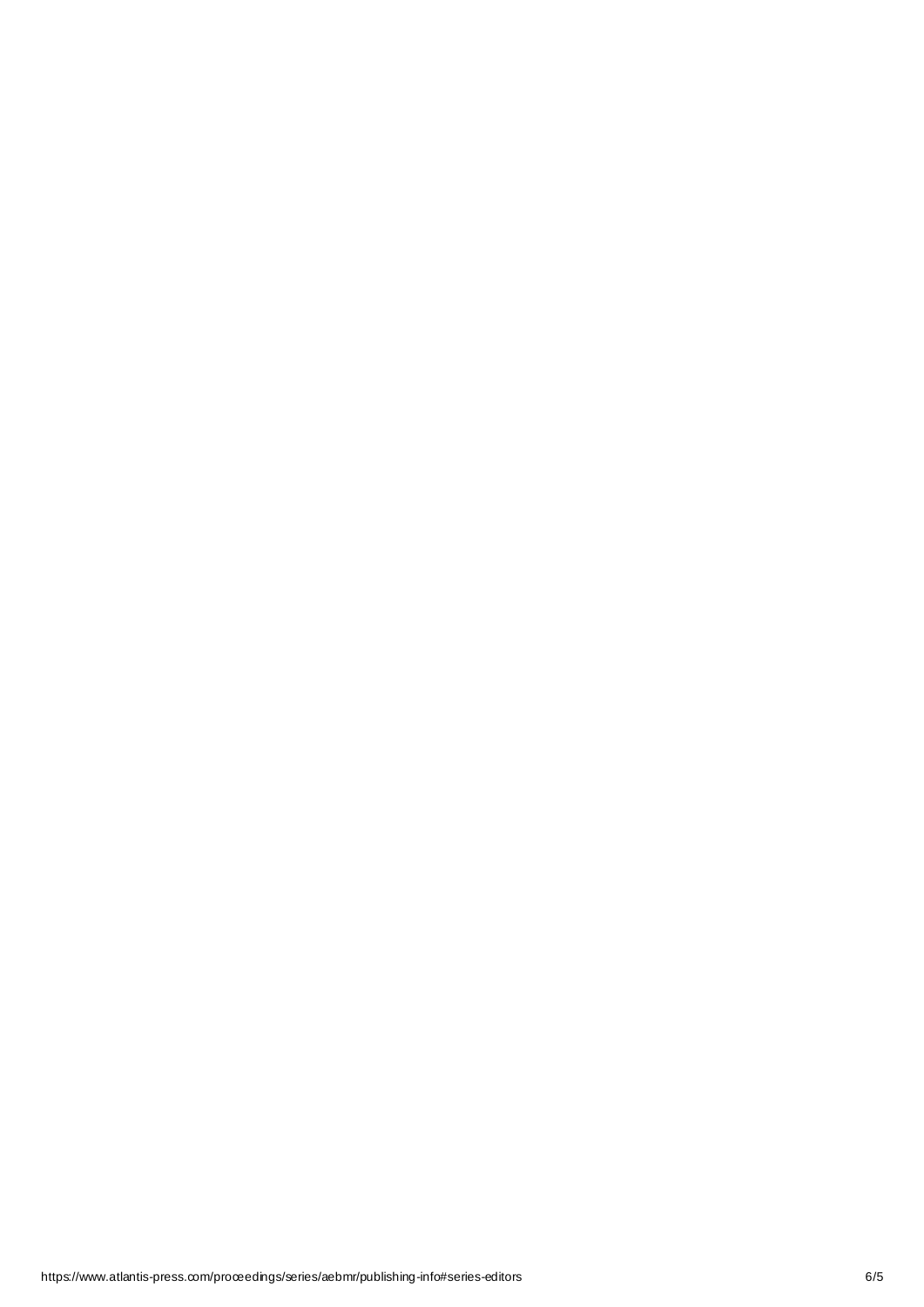# **PROCEEDINGS OF 2019 ICOI THE INTERNATIONAL CONFERENCE OF** ORGANIZATIONAL INNOVATION

July, 20 - 22, 2019

### Editor

Dr. Charles Shieh International Association of Organizational Innovation, USA

Mr. T. Aria Auliandri Department of Management, Faculty of Economics and Business, Airlangga University, Surabaya, Indonesia

Ms. Minnie Hsieh International Association of Organizational Innovation, USA

# **HOSTED & ORGANIZED**

#### **Institute of Sponsor:**

1. International Association of Organizational Innovation

2. University of Ulsan, South Korea

3. FMI Forum Manajemen Indonesia

4. Airlangga University, Surabaya, Indonesia

5. Shanghai University of medicine& health Science, China

#### **Institute of Co-sponsor:**

1. La Trobe Business School. La Trobe University, Australia

2. Fukuoka University, Japan

3. Guangxi University for Nationalities, Guangxi China

4. Huaqiao University, Fujian China

5. Universitas Tanjungpura Indonesia

6. Guilin University of Technology, Guilin China

7. Universitas Sumatera Utara Indonesia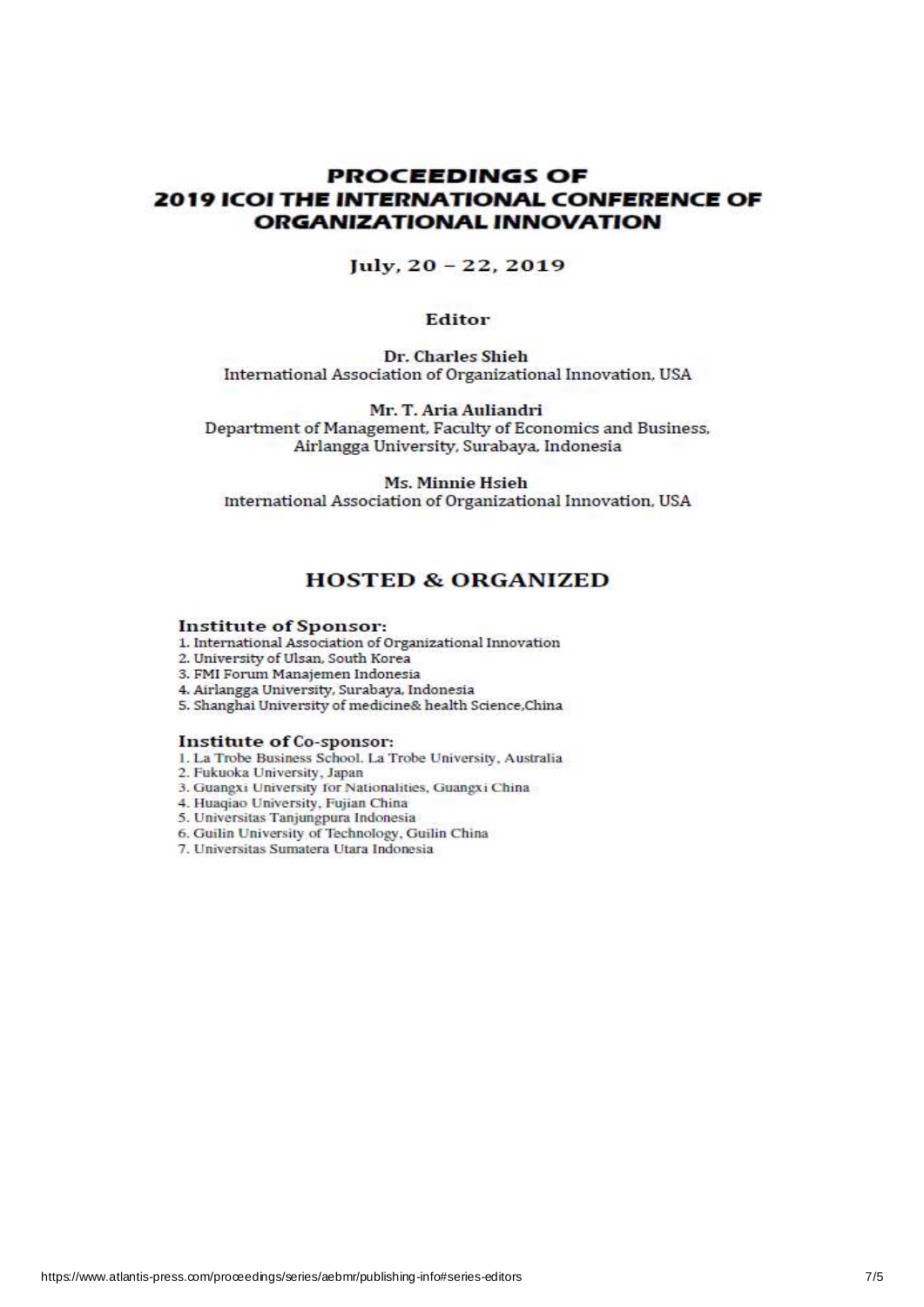| 19R-164: The Role of Social Identification Mediators on the Relationships<br>of Authentic Leadership and Performance                             | 65 |
|--------------------------------------------------------------------------------------------------------------------------------------------------|----|
| 19R-183:Holding Restructuring Analysis towards the Solvability and<br>Profitability of PT Inalum (Persero)                                       | 66 |
| 19R-187: Risk Management in Construction Service Industries                                                                                      | 67 |
| 19R-226: The Role of Supply Chain Management in Cocoa Industry                                                                                   | 68 |
| 8. Health Care Management                                                                                                                        |    |
| 19R-024:Literature Clustering Analysis of Geriatric Nursing Research                                                                             | 69 |
| 19R-025: Research Trend Analysis of Molecular Imaging Based on<br>Bibliometric                                                                   | 70 |
| 19R-026:Study on Temperature and Humidity Wireless Network<br>Monitoring System of Hospital Imaging Room                                         | 71 |
| 19R-029:A Comparative Study of Clinical Engineering Education and<br>Careers between China and the United States                                 | 72 |
| 19R-030:A study of the Application of Artificial Intelligence in the<br>Medical<br>Health                                                        | 73 |
| 19R-031: Research on Clinical Engineering Technology Education under<br>Internet                                                                 | 74 |
| 19R-032: Research on the Safety Management of Medical Oxygen<br>Chamber                                                                          | 75 |
| 19R-071:Prospect of the Objectification of Pulse Diagnosis in Traditional<br>Chinese Medicine in the Age of Big Data                             | 76 |
| 9. Human Relations<br>19R-045:Exploring Undergraduate Students' WTP for Participation in<br>Social Enterprises To Community Activities in Taiwan | 77 |
| 19R-170:An Individual Herding Behaviour Model: The Role of<br>Personality, Gender and Information Asymmetry                                      | 78 |
| 19R-243:The Influence of Mass Control Trainings on the Competency of<br>Mass Control Members of Sabhara in Handling Demonstrations               | 79 |
| 10. Human Resource Management                                                                                                                    |    |
| 19R-062: Employee Cooperation, Hierarchies and Bonus Payment                                                                                     | 80 |
| 19R-105:Impact of Work Environment on Employee Performance in<br>Local Government of Padang City                                                 | 81 |
| 19R-116:Green Human Resource Management, Green Organizational<br>Culture, and Environmental Performance: An Empirical Study                      | 82 |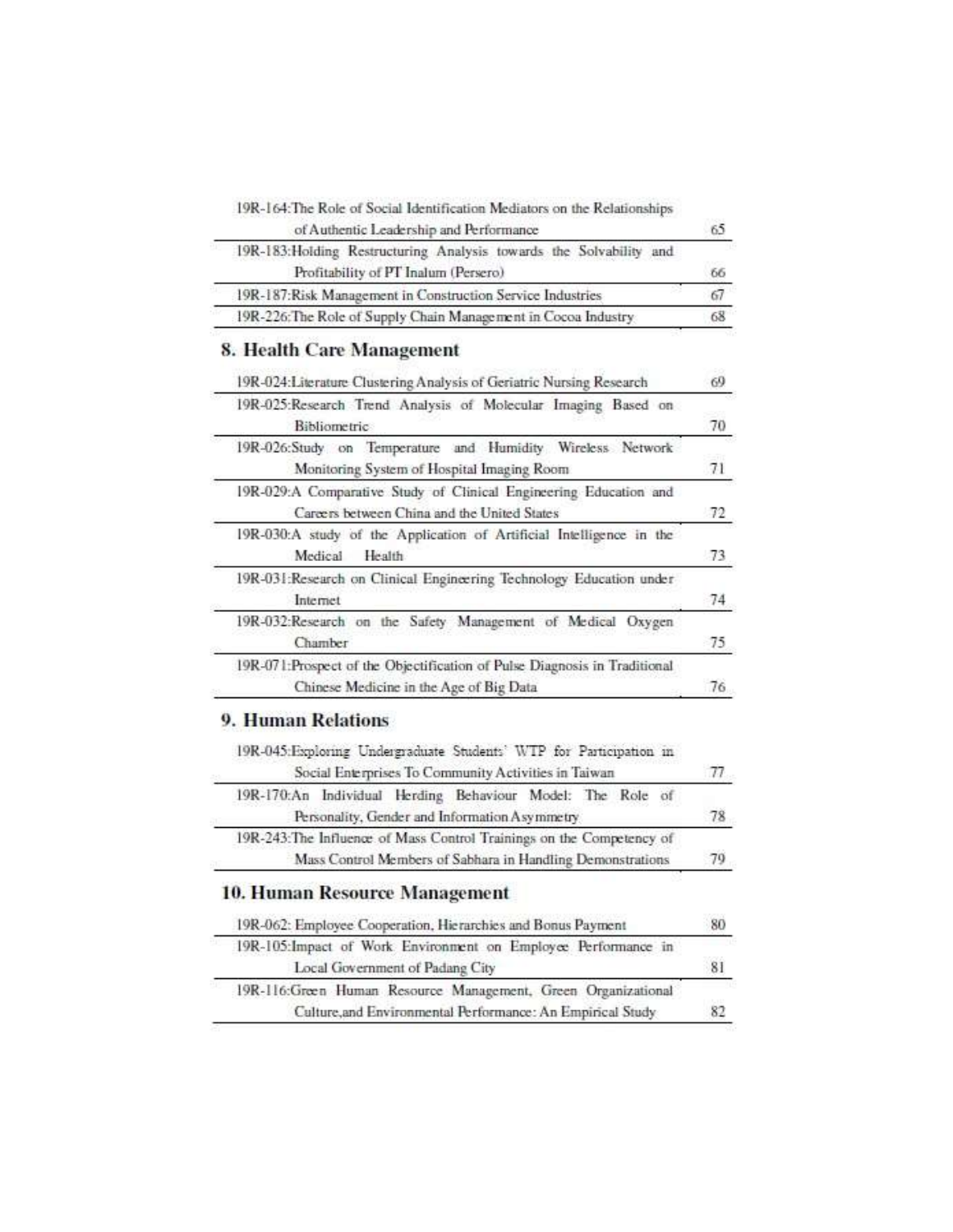| 19R-117:The Effect of Organizational Justice and Leader-Member<br>Relation on Job Satisfaction and Nurses Turnover Intentions                                                      |    |
|------------------------------------------------------------------------------------------------------------------------------------------------------------------------------------|----|
| with Perceived Ease of Movement as Moderator                                                                                                                                       | 83 |
| 19R-127:The Construction of National Police Human Resource<br>Empowerment in Facing the Challenges of Industrial<br>Revolution 4.0 in Regional Police Indonesia, East Java         | 84 |
| 19R-141:The Interrelationship of Procedural Justice, Job Stress,<br>Organizational Commitment, Job Satisfaction, and Employees'<br>Turnover Intention in the Workplace             | 85 |
| 19R-179: The Impact of Work Culture, Competence and Motivation on the<br>Performance of Permanent Employees in Telaga Hikmah Palm<br>Oil Mill (Sampoerna Agro Group Business Unit) | 86 |
| 19R-189: Effective Employee Engagement Using SWOT Analysis                                                                                                                         | 87 |
| 19R-198: Work Life Balance of Generation Y in Indonesia                                                                                                                            | 88 |
| 19R-202:The Employee Performance: Career Development, Work<br>Motivation, and Job Satisfaction                                                                                     | 89 |
| 19R-209: Analysis of Human Resource Development Programs through<br>Talent Management in Padjadjaran University                                                                    | 90 |
| 19R-218:Toward a Model of the Linkages between Safety Culture and<br>Employee Performance in Gold Mining Companies                                                                 | 91 |
| 19R-249:Distributive Justice, Job Satisfaction and Organizational<br>Commitment as Antecedents of Employee Performance: A<br>Study in Indonesia National Health Insurance Workers  | 92 |
| 11. Industrial Management                                                                                                                                                          |    |
| 19R-050:Cultural and Creative Industries: Probing Its Nature<br>by<br>Indicators Development and Practice Investigation                                                            | 93 |
| 19R-069:The Research on Exploring the Influence of Psychological<br>Capital and Innovation Behavior Based on the Perspective of<br>Organization Support                            | 94 |
| 19R-101:Synergy, Diversification and Firm Performance in Mergers and<br>Acquisitions<br>19R-125-Understanding Critical Factors and Antecedents in Indonesian                       | 95 |
|                                                                                                                                                                                    |    |

19R-240:Company Profitability Before and After Employee Stock

 $96$ 

97

Small Dairy Industries

Ownership Program in 2011-2014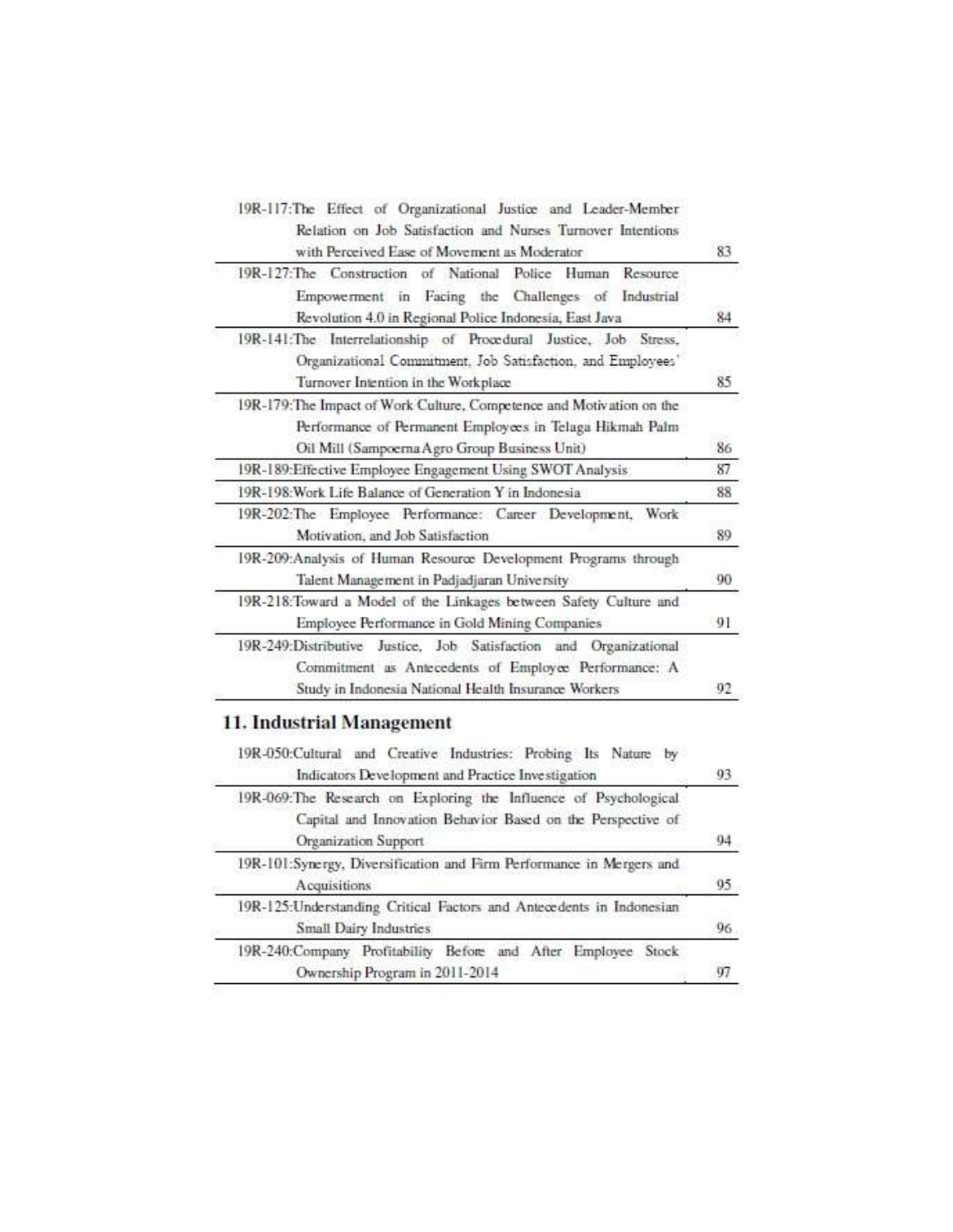

# **THE EMPLOYEE PERFORMANCE: CAREER DEVELOPMENT, WORK MOTIVATION, AND JOB SATISFACTION**

Sri Langgeng Ratnasari (Master Management Study Program of Universitas Riau Kepulauan, Batam, Indonesia) Gandhi Sutjahjo (Information System Study Program of Universitas Batam, Batam, Indonesia) Adam (English Education Study Program of Universitas Riau Kepulauan, Batam, Indonesia)

#### Email: sarisucahyo@yahoo.com

*determine the direct effect of career development on the employee's performance, work motivation on the employee's performance, career development on the employee's job satisfaction, work motivation on the employee's job satisfaction, and job satisfaction on the employee's performance. Also, how to empirically determine the indirect effect of career development on the employees performance by job satisfaction and work motivation on the employees performance by job satisfaction. This research took sample of 160 employees related to the Regional Government of Riau Islands Province. The data were analyzed using "Path Analysis" of the statistical software SPSS 20. The results of this research are as follows career development had direct influence on the employees performance, work motivation had direct influence on the employees performance, career development had direct influence on job satisfaction, work motivation had direct influence on job satisfaction, job satisfaction had direct influence on the employees performance, career development had indirect effect on employees performance through job satisfaction, and work motivation had indirect effect on employees performance through job satisfaction.*

*Keywords—Career Development, Work Motivation, Job Satisfaction, Employee Performance*

#### I. INTRODUCTION

The implementation of the Asian Economic Community which began in 2015 has been very influential in the development of human resources in the Riau Islands Province, which is bordered by neighboring countries like Singapore, Malaysia, Thailand, Vietnam and the Philippines. Therefore, it is proper to carry out human resource development efforts to improve the performance of employees of the Regional Government of Riau Islands Province in order to provide better services to the public, and to be able to compete with public services delivered by our neighboring countries. In the development of the globalization era, the challenges for government institutions are getting bigger. The government is required to increase its role as a public

Abstract—This research aimed to empirically institution, especially in the demand for increasingly expected performance improvements.

> Performance is a very important thing in an organization so that it can achieve its goals. Employee performance is one of the most dominant factors in improving organizational performance. According to Mathis (2006) there are three main factors that influence performance, (1) abilities, which include talents, interests, personality factors; (2) efforts devoted, including motivation, work ethics, attendance, assignment design; and (3) organizational support, including training and development, equipment and technology, performance standards, and management and coworkers.

> To achieve organizational goals, human resources need to be given enough encouragement, thus can be motivated, In doing so, they need to be rewarded in the form of career development, promotion, and provision of bonuses that are able to provide satisfaction for employees. In addition, achieving good quality human resources cannot be separated from the motivation of someone to work. Without positive motivation the quality itself will not be achieved. Motivation is an activity that encourages a person or oneself to take a desired action. Sufficient motivation will manifest in an increasingly good working spirit in employees.

> Based on the background above, the formulation of the problems are:

Does career development affect employee performance?

Does work motivation affect employee performance? Does career development affect job satisfaction? Does work motivation affect work satisfaction? Does job satisfaction affect employee performance? Does career development affect employee performance?

Does work motivation affect employee performance with job satisfaction as an intervening variable? II. LITERATURE REVIEW

*A. Employee Performance*

583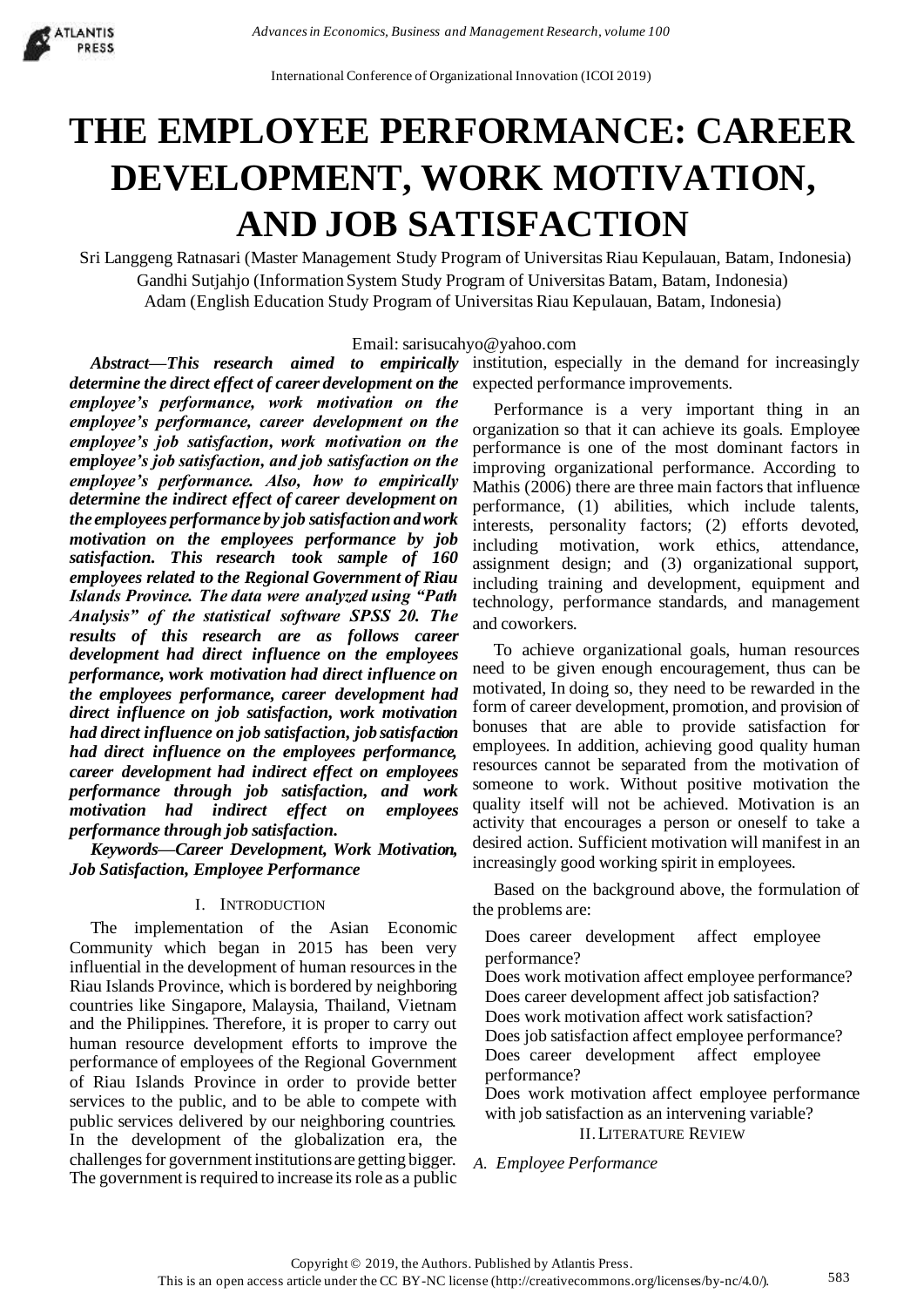Performance is the result of work in the quality and quantity achieved by an employee in carrying out his duties in accordance with the responsibilities given to him, (Robbins, 2010).

#### *B. Job satisfaction*

Rue and Byars (2008) in Priansa (2014) said that high job satisfaction will encourage the realization of organizational goals effectively. While a low level of job satisfaction is a threat that will bring destruction or setback to the organization, quickly and slowly.

#### *C. Career Development*

Robbins (2010) stated that career development consists of personal enhancements made by a person in achieving his personal career plan.

#### *D. Work Motivation*

Guay et.al. (2010) stated that motivation refers to the reasons underlying behavior. Armstrong (2009) stated that motives are reasons for doing things. Motivation is related to the strength and direction of behavior and the factors that influence a person to behave in a certain way.

#### III. RESEARCH HYPOTHESIS

- 1. Career development affects employee performance.
- 2. Work motivation influences employee performance.
- 3. Career development influences job satisfaction.
- 4. Work motivation has an effect on job satisfaction.
- 5. Job satisfaction influences employee performance.
- 6. Career development influences employee performance.
- 7. Work motivation affects employee performance with job satisfaction as an intervening variable.

#### IV. CONCEPTUAL FRAMEWORK

#### *A. The effect of Career Development on Employee Performance*

Employee performance is the result of cooperation in quality, quantity, timeliness, and attendance. It has an interpersonal impact in carrying out its duties in accordance with the responsibilities given to him. Based on the fact that an employee will need a range of knowledge, skills and abilities that develop to work well, career development is an important thing to do to change the organization's human resources, from one situation to another better one through long term education and learning experience in preparing future responsible employees, Robbins (2010).

#### *B. The effect of Work Motivation on Employee Performance*

Gibson, Ivancevich and Donnely (2010) stated that the factors that have influenced employee performance are individual variables, psychological variables, and organizational variables. Motivation can be said as a giving direction, encouragement or enthusiasm to employees to be able to work in accordance with the expected goals, in order to achieve organizational goals, effectively and efficiently.

## *C. The effects of Career Development on Job Satisfaction*

Abonam (2011) suggested that career development is important, in which management can increase productivity, improve employee attitudes towards their work and build higher job satisfaction. Some of the strategic benefits that may be obtained from training and development include employee satisfaction, increased enthusiasm, higher retention rates, lower turnover, improvements in employee withdrawals, better outcomes, and the fact that satisfied employees will produce satisfied customers (Armstrong, 2009).

#### *D. The effect of Work Motivation on Job Satisfaction*

According to Masydzulhak and Anggraeni (2016) there are two types of factors that encourage someone to try to achieve satisfaction and distance themselves from dissatisfaction. These two factors are called factor hygiene and motivator factors. Hygiene factors motivate someone to get out of dissatisfaction, these external factors include salary, job security, working conditions, supervision, interpersonal relations, policy and administration. Meanwhile, motivator factors motivate someone to try to achieve satisfaction, which include the achievement or completion of a job, introduction to completing work, the nature of work and the task itself, as well as as the continuity and growth in job skills.

#### *E. The effect of Job Satisfaction on Employee Performance*

Job satisfaction received and felt by someone's employee will influence the results obtained from his work. By obtaining job satisfaction, either by giving appropriate salary, giving the work according to his expertise, and establishing good relationship with his or her superior, will improve the performance of the employees (Robbins, 2010). Job satisfaction is one of the factors that plays a role in increasing the performance of an employee. Job satisfaction is the emotional state of employees where there is or there is no meeting point between the value of service given by employee benefits from companies or organizations and the level of remuneration that is indeed desired by the employees concerned.

*F. The effect of Career Development on Employee Performance with Job Satisfaction as an Intervening Variable*

Individual and organizational careers are inseparable and no differently. An employee whose individual career plan cannot be pursued in the organization, sooner or later will likely leave the organization. Therefore, organizations need to help employees in career planning so that they can meet their needs with each other. The career path is a flexible line of progression that is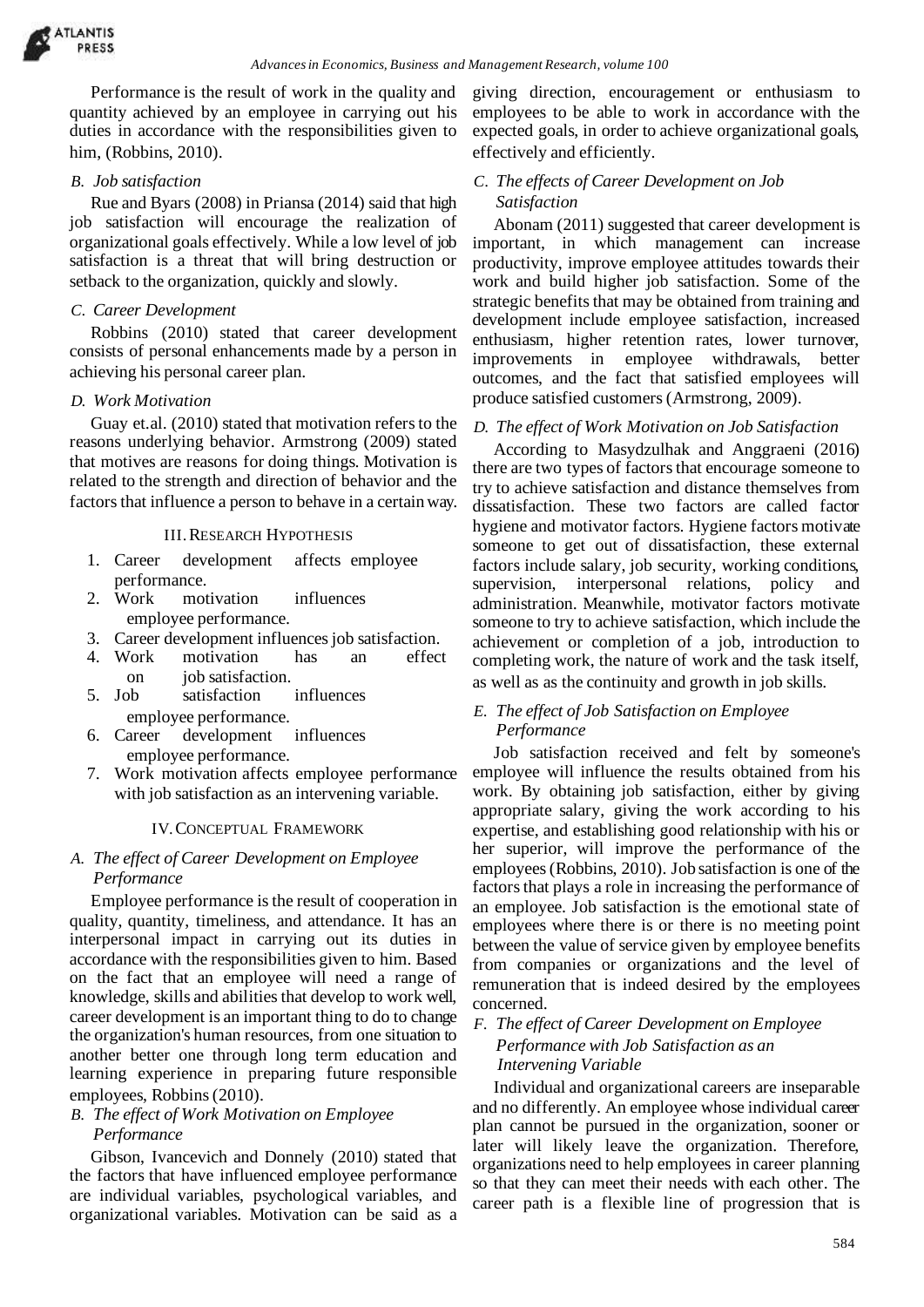

followed by an employee throughout the span of his or provide a description of a problem, situation or event as her period of employment.

*G. The effect of Work Motivation on Employee Performance with Job Satisfaction as an Intervening Variable*

Employee's high motivation is an asset for a company to be able to actualize high job satisfaction as well. This is certainly an expectation to be achieved by the organization. Organizations can choose how to appropriately motivate employees according to the situation and condition of the organization. Masydzulhak and Anggraeni (2016) said that the influence of Motivation on job satisfaction is when individuals are motivated, thence they will make positive choices to do something as they can satisfy their desires.

#### V. RESEARCH MODEL

This research model can be seen in Figure 1 below:



Fig. 1. Research Model

Definition of Key Terms

#### *A. Employee Performance*

Employee performance is the result of work in quality and quantity achieved by an employee in carrying out his duties in accordance with the responsibilities given to him, (Robbins, 2010).

#### *B. Job satisfaction*

Rue and Byars (2008) said that high job satisfaction will encourage the realization of organizational goals effectively. While a low level of job satisfaction is a threat that will bring destruction or setback to the organization, quickly and slowly.

#### *C. Career development*

Robbins (2010) stated that career development consists of personal enhancements made by a person in achieving his personal career plan. Career development is a formal approach that organizations use to ensure that people with the right qualifications and experience are available if needed.

#### *D. Work motivation*

Gibson (2011) suggested that "motive is defined as a tendency to activity, started by drive and ended by adjustment. The adjustment is said to satisfy the motive. "

#### VI. METHODS

This research is a descriptive study with a quantitative approach. Descriptive research is an exposure aimed to it is to reveal facts.

#### *A. Place of the Research*

The location of this research was carried out in the Regional Government of the Riau Islands Province.

#### *B. Population and Samples*

The target population in this study were employees of the Regional Government of the Riau Islands Province. A sample of 160 people were selected by *proportionate stratified random sampling* using the *Slovin* formula.

#### *C. Techniques for Collecting Data and Analyzing Data*

The data collection were done in several ways, namely:

- 1. Observing directly to the research location. This observation was carried out to obtain an overview of the workplace atmosphere, work processes and other things needed.
- 2. Disseminating questionnaires to the respondents. The questionnaire used in this study contained employee perceptions relating to career development, work motivation, job satisfaction and employee performance.

This study used data analysis techniques with descriptive analysis, validity test, reliability test, multiple linear regression test (F Test and t test), the classic assumption test multiple regression models (multicollinearity assumption test, heteroscedasticity assumption test, autocorrelation assumption test, normality assumption test, linearity assumption test, and path analysis test). Hypothesis testing was done by using a computer, through the SPSS for Windows 20 program.

#### VII. RESULTS AND DISCUSSION

#### *A. Respondent Demographics*

Based on the employee data from the Regional Government of Riau Islands Province, which were 267 people to be taken as sample and after the distribution of the, it turned out that only 160 questionnaires were returned. This was due to the busyness and absence of some employees concerned because he or she was on an official trip out of town.

The number of respondents by gender was 98 males and 62 females, whereas according to their education level of Master, there were 20 respondents, 120 Undergraduate respondents, 13 Diploma respondent, and were 7 Senior High School respondents. Of the 160 respondents, the youngest age was 22 years, i.e. 1 respondent, while the oldest age was 52 with the number of 2 respondents.

#### *B. Validity Test*

Based on the results of the validity test of career development, the questionnaire can be said to be valid if the r count is greater than r table. So for Questions 1 was (0.475> 0.1543), Question 2 was (0.321> 0.1543), Question 3 was (0.345> 0.1543), Question 4 was (0.290>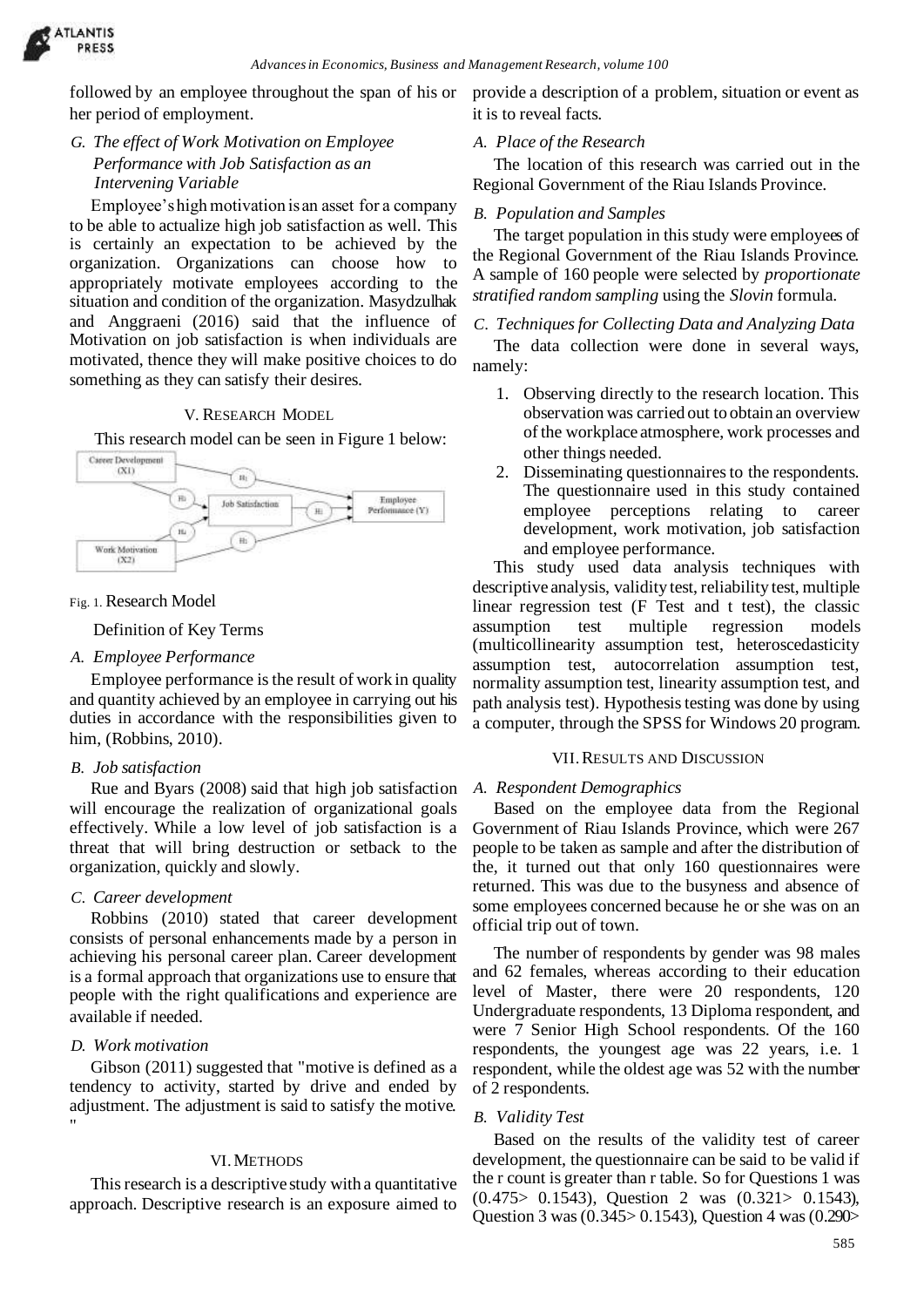

0.1543), Question 5 was (0.598> 0.1543) ), Question 6 was (0.354> 0.1543), Question 7 was (0.700> 0.1543), and Question 8 was (0.409> 0.1543), all questionnaires from career development questions were valid.It could be

seen from the results of the work motivation validity test, all questionnaires from work motivation questions were valid, because the r count was greater than r-table.

Seeing from the results of the validity test of job satisfaction, all questionnaires from the job satisfaction question were valid, because the calculation was greater than the r-table, Question 1 was  $(0.470 > 0.1543)$ , Question 2 was (0.207> 0.1543), Question 3 was (0.335> 0 , 1543), Question 4 was (0.493> 0.1543), Question 5 was (0.551> 0.1543), Question 6 was (0.342> 0.1543), Question 7 was (0.277> 0.1543), Question 8 was (0.375> 0 , 1543), Question 9 was

(0.267> 0.1543), and Question 10 was (0.329> 0.1543). It could be seen from the results of the employee performance validity test above that all questionnaires from employee performance questions were valid because the calculation was greater than r-table.

#### *C. Reliability Test*

Based on the results of the career development reliability test, the value of *Cronbach's Alpha* was greater than r-table  $(0.368 > 0.1543)$ , so all career development questionnaire questions were reliable. For the results of the work motivation reliability test, the value of *Cronbach's Alpha* was greater than r-table (0.487> 0.1543), so all questions of work motivation questionnaire were reliable. For the results of the reliability test of job satisfaction, the value of *Cronbach's Alpha* was greater than r-table (0.265> 0.1543), so all questions of job satisfaction questionnaire were reliable. For the results of the employee performance reliability test, the *Cronbach's Alpha* value was greater than r-table  $(0.251> 0.1543)$ , so all questions of Employee Performance questionnaire were reliable.

## *D. Hypothesis testing*

To find out the relationship between several independent variables and the dependent variables, thus a multiple regression analysis can be used here. Path analysis is used to test patterns of relationships that reveal the influence of variables or a set of variables on other variables, both direct influence and indirect influence.

| <b>Table 1.</b> Result of Path Analysis – Career |
|--------------------------------------------------|
| Development And Work Motivation on Job           |
| $\sim$ $\sim$ $\sim$                             |

| Satisfaction             |           |       |        |        |                 |  |  |
|--------------------------|-----------|-------|--------|--------|-----------------|--|--|
| Variable                 | B         | Beta  | t      | Sig. t | Notes.          |  |  |
| Constant                 | 5.424     |       | 3.123  | 0.002  |                 |  |  |
| Career<br>Development    | 0.319     | 0.268 | 4.538  | 0.000  | Signifi<br>cant |  |  |
| Work<br>Motivation       | 0.609     | 0.655 | 11.077 | 0.000  | Signifi<br>cant |  |  |
| R Square                 | $= 0.768$ |       |        |        |                 |  |  |
| <b>Adjusted R Square</b> | $= 0.765$ |       |        |        |                 |  |  |

 $Sig F = 0.000$ 

## **TABLE 2.** RESULT OF PATH ANALYSIS –JOB SATISFACTION ON EMPLOYEE PERFORMANCE

| Variable                     | в                  | <b>Beta</b> | t        | Sig. t | <b>Notes</b> |
|------------------------------|--------------------|-------------|----------|--------|--------------|
| constant                     | $-5.607$           |             | $-2.838$ | 0.005  |              |
| Job Satisfaction<br>R Square | 1.135<br>$= 0.801$ | 0.895       | 25.214   | 0.000  | Significant  |
| <b>Adjusted R Square</b>     | $= 0.800$          |             |          |        |              |
| SigF                         | $= 0.000$          |             |          |        |              |

#### **TABLE 3.** RESULT OF PATH *ANALYSIS* – CAREER DEVELOPMENT, WORK MOTIVATION AND JOB SATISFACTION ON EMPLOYEE PERFORMANCE

| Variable                 | B         | <b>B</b> eta | t        | Sig. t | <b>Notes</b> |
|--------------------------|-----------|--------------|----------|--------|--------------|
| constant                 | $-9.543$  |              | $-5.937$ | 0.000  |              |
| Career<br>Development    | 0.245     | 0.163        | 3.656    | 0.000  | Significant  |
| Work motivation          | 0.549     | 0.465        | 8.331    | 0.000  | Significant  |
| Job Satisfaction         | 0.470     | 0.371        | 6.560    | 0.000  | Significant  |
| R Square                 | $= 0.884$ |              |          |        |              |
| <b>Adjusted R Square</b> | $= 0.882$ |              |          |        |              |
| Sig F                    | $= 0.000$ |              |          |        |              |



#### follows:

Fig.2. PathAnalysis

#### VIII.RESULTS AND DISCUSSION

#### *A. First hypothesis*

The results of the career development path analysis (X1) on employee performance obtained direct path coefficient of  $0.163$  with t-count = 3.656 and was significant at  $0.000 \le 0.05$ , it can be concluded that the path coefficient was significant. Sig value  $0.000 < 0.05$ , then H0 was rejected so that career development had a significant effect on employee performance. This first hypothesis testing stated that there was a significant direct influence between career developments (X1) on employee performance.

#### *B. Second hypothesis*

The results of the work motivation path analysis  $(X2)$ on employee performance obtained the coefficient path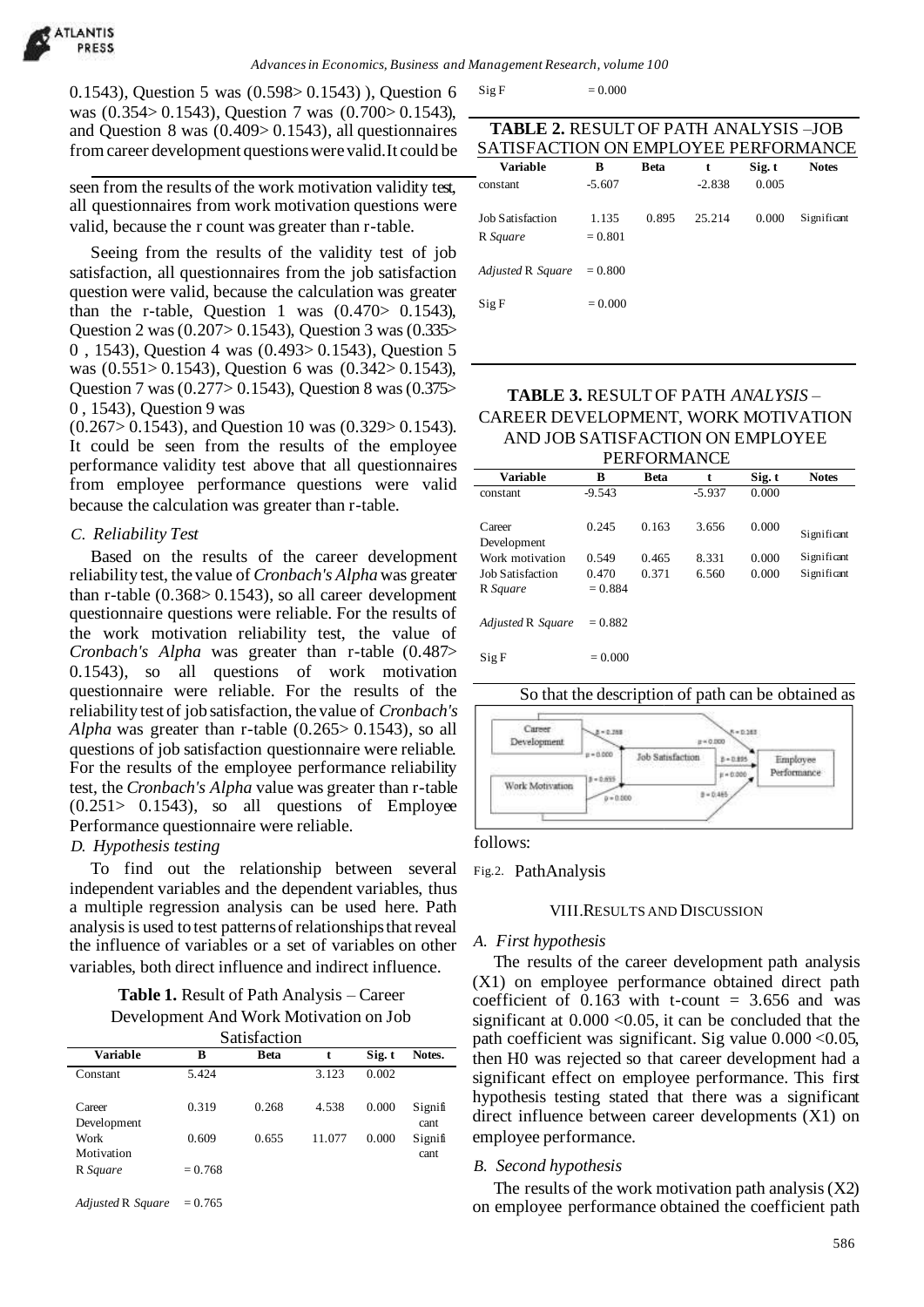analysis of 0.465 with t-count  $= 8.333$  and was significant at  $0.000 \leq 0.05$ , it can be concluded that the path coefficient was significant. Sig value  $0.000 \le 0.05$ , then H0 was rejected so that the work motivation had a significant effect on the employee performance.

#### *C. Third hypothesis*

The results of the career development path analysis (X1) on job obtained the coefficient path analysis of  $0.268$  with t-count = 4.538 and was significant at  $0.000$ <0.05, it can be concluded that the path coefficient was significant. Sig value  $0.000 \le 0.05$ , then H0 was rejected so that the career development had a significant effect on job satisfaction.

#### *D. Fourth Hypothesis*

The results of the analysis of work motivation path (X2) on job satisfaction obtained the coefficient path analysis of  $0.655$  with t-count =  $11.077$  and was significant at  $0.000 \le 0.05$ , it can be concluded that the path coefficient was significant. Sig value  $0.000 < 0.05$ , then H0 was rejected so that the work motivation had a significant effect on job satisfaction. By testing of this fourth hypothesis, it can be stated that there was a significant effect between work motivations (X2) on job satisfaction.

#### *E. Fifth Hypothesis*

The results of the analysis of job satisfaction on employee performance which obtained the coefficient path analysis of  $0.895$  with t-count =  $6.560$  and was significant at  $0.000 \le 0.05$ , it can be concluded that the path coefficient was significant. Sig value  $0.000 \le 0.05$ , then H0 was rejected so that the job satisfaction had a significant effect on employee performance.By testing this hypothesis, it can be stated that there was a significant effect between job satisfactions on employee performance.

#### *F. Sixth Hypothesis*

The effect of career development on employee performance through job satisfaction were: 0.268 x 0.895 = 0.240. Based on the results of indirect career development path analysis (X1) it gave an effect indirectly on employee performance through job satisfaction which was obtained from the results of multiplication between regression coefficients career development and employee performance, that was equal to 0.240. The direct influence of career development on employee performance can be seen from the regression coefficients of career development values on employee performance which was equal to 0.163.Value 0.240> 0.163, this means that the coefficient of indirect influence is greater than the path analysis, then the career development influenced employee performance through job satisfaction. In other words, the job satisfaction is an intervening variable or the actual effect indirectly. By testing the sixth hypothesis, it showed that there was a direct influence on career development variables on employee performance through job satisfaction.

#### *G. Seventh Hypothesis*

Based on the results of the indirect path of work motivation (X2) it gave indirect effect on employee performance through job satisfaction, obtained from the results of multiplication between the regression coefficients of work motivation and employee performance that was 0.586. The direct effect of work motivation on employee performance seen from the regression coefficient of work motivation values on employee performance was 0.465. The value of 0.586> 0.465 means that the coefficient of indirect influence was greater than the direct effect, then work motivation influenced employee performance through job satisfaction. In other words, job satisfaction is an intervening variable or the actual effect is indirect. By testing this seventh hypothesis, it showed that there was a direct effect of work motivation variables on employee performance through job satisfaction.

#### IX. CONCLUSIONS

Based on the results of data analysis, hypothesis testing and findings from the questionnaire, it can be concluded as follows: Career development influences employee performance. Work motivation influences employee performance. These findings support the findings of Hidayat (2007), Prananta (2008), Hermawan (2008), Robbins (2010), Riyadi (2011), Susan (2012), Muogbo (2013), Zameer, Nisar, and Amir (2014) , Syafii, Thoyib, Nimran, and Djumahir (2015), Tamarunday, Manneke, and Pandowa (2017), Martin and Bou-Llusar (2018), Mariati and Mauludin (2018), Ratnasari, Sutjahjo, and Yana (2018). Career development affects job satisfaction. Work motivation influences job satisfaction. These findings support the findings of Hermawan (2008), Teck and Waheed (2011), Maharjan (2012), Masydzulhak, Ali, and Anggraeni (2016). Job satisfaction influences employee performance. This finding supports the findings of Maharani, Troena, and Noermijati (2013), Mariati and Mauludin (2018). Career development has an indirect effect on employee performance through job satisfaction. Work motivation has an indirect effect on employee performance through job satisfaction.

#### **REFERENCES**

- $[1]$  Abonam, N. D.  $(2011)$ . The Roll Employee Performance in the Public Sector. *Thesis.* Case Study of the University for Development StudiesWa Campus.
- [2] Armstrong, M. (2009). Armstrong's Handbook of Human Resource Management Practice 11th Edition. United Kingdom: Kogan Page.
- [3] Byars, L. L., and Leslie W. R. (2008). *Human Resource Management*. New York: McGraw-Hill Irwin.
- [4] Gibson (2011). *Organizational Behaviour, Structure, Process*. New York: McGraw-Hill Education.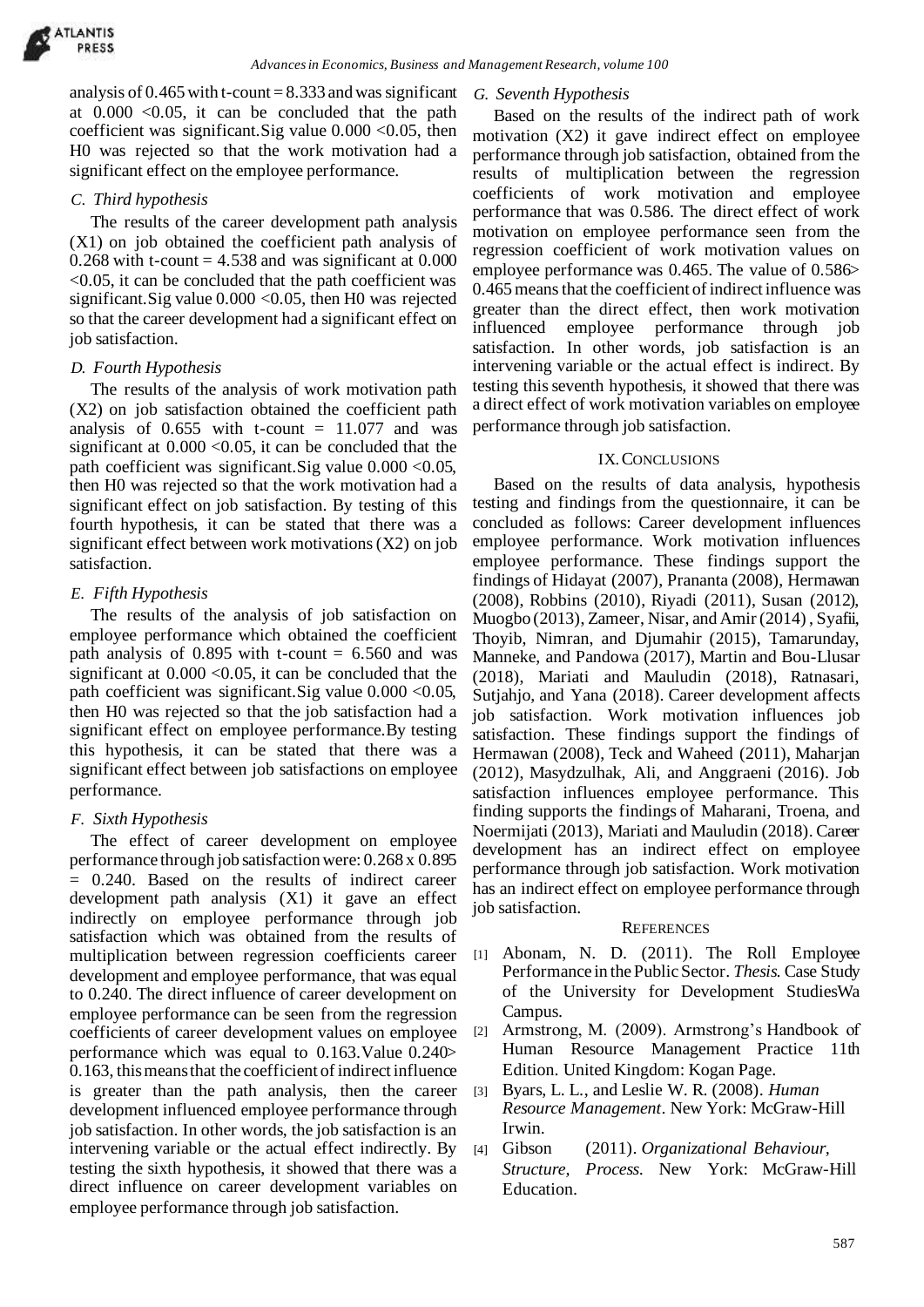

- [5] Guay, F., Chanal, J., Ratelle, C. F., Marsh, H. W., Larose, S., dan Boivin, M. (2010). Intrinsic, Identified, and Controlled Types of Motivation For School Subject in Young Elementary School Children. *British Journal of Educational Psychology*. 80(4), 711-735.
- [6] Hermawan. 2008. The influence of Organization and Organizational Culture on Work Motivation and Job Satisfaction and Performance of Structural Officials in Kab. Kutai Kertanegara. *Dissertation*. Surabaya: Postgraduate Program of Airlangga University.
- [7] Hidayat, E. 2007. Influence Characteristics of Individual and Work Environment and Organizational Culture Against Motivation and Performance and Employee Career Development PT. Port Ind IV. *Dissertation*. Surabaya: Postgraduate Program of Airlangga University.
- [8] Mathis, R, L., John, H., Jackson, & Valentine, S.R. (2013). *Human Resource Management*. USA: Cengange Learning.
- [9] Maharani, V., Troena, E. A., and Noermijati. (2013). Organizational Citizenship Behavior Role In Mediating The Effect Of Transformational Leadership, Job Satisfaction On Employee Performance: Studies in PT. Bank Syariah Mandiri Malang East Java. *International Journal of Business and Management*, *8*(17), 1–12. https://doi.org/10.5539/ ijbm.v8n17p1
- [10] Maharjan, S. (2012). Association between Work Motivation and Job Satisfaction of College Teachers Administrative. *Management Review*. Vol. 24, No 2, pp..45-55.
- [11] Mariati and Mauludin H. (2018). The Influence of Organizational Culture And Work Motivation on Employee Performance, Job Satisfaction As Intervening Variable (Study On Secretariat Staff of Pasuruan Regency). *IOSR Journal of Business and Management (IOSR-JBM)*. E-ISSN: 2278-487X, PISSN: 2319-7668. Volume 20, Issue 8. Ver. I (August 2018), pp 30-39.
- [12] Martin, I. B., & Bou-Llusar, J. C. (2018). Examining the Intermediate Role of Employee Abilities, Motivation, and Opportunities to Participate in the Relationship between HR Bundles and Employee Performance. *BRQ Business Research Quarterly*, *21*(2), 99– 110.

https://doi.org/10.1016/j.brq.2018.02.001

- [13] Masydzulhak, A.H. and Anggraeni, L.D. (2016). The Influence Of Work Motivation and Job Satisfaction on Employee Performance and Organizational Commitment Satisfaction as an Intervening Variable in PT. Asian Isuzu Casting Center. *Quest Journal*. Journal of Research in Business and Management Volume 4. Issue 10 (2016) pp. 01-10. ISSN (Online): 2347-3002. www.questjournals.org
- [14] Muogbo, U.S. (2013). The Impact of Employee Motivation On Organisational Performance (A Study Of Some Selected Firms In Anambra State

Nigeria). *The International Journal Of Engineering And Science (IJES)*, ISSN(e): 2319 – 1813 ISSN(p): 2319 – 1805 Volume 2 Issue7 Pages 70-80.

- [15] Prananta, M.I. (2008). The Influence of Leadership and Organizational Culture and Motivation To Work Behavior and Employee Performance os Starred Hotel in West Kalimantan. *Diserrtation*. Surabaya: Postgraduate Program of Airlangga University.
- [16] Riyadi, S. (2011). Effect of Financial Compensation, Leadership Style, and Work Motivation on Employee Performance at Manufacturing Companies in East Java. *Journal of Management and Entrepreneurship*, *13*(1), 40–45.
- [17] Robbins, P.S. and Judge, A.T. (2010). Organizational Behavior. Prentice Hall: Wiley.
- [18] Susan W.M., R.W Gakure. E. K Kiraithe, and A.G Waititu. (2012). Influence of Motivation on Performance in the Public Security Sector with a Focus to the Police Force in Nairobi, Kenya. *International Journal of Business and Social Science*. Vol. 3 No 23; pp. 195-204
- [19] Syafii, L. I., Thoyib, A., Nimran, U., and Djumahir. (2015). The Role of Corporate Culture and Employee Motivation as a Mediating Variable of Leadership Style Related with The Employee Performance: Studies in Perum Perhutani. *Procedia - Social and Behavioral Sciences*, *211*, 1142–1147. https://doi.org/10.1016/j.sbspro.2015.11.152
- [20] Tamarunday, B., Mananeke, L., & Pandowa, M. (2017). Influence Leadership Style, Motivation, And Work Discipline Of Employee Performance At Bank BNI Branch Manado. *Journal of EMBA: Journal of Economic, Management, Business, and Accounting Research*, *5*(2), 111–120.
- [21] Teck, H.T. and A. Waheed. (2011). Herzberg's Motivation-Hygiene Theory And Job Satisfaction In The Malaysian Retail Sector: The Mediating Effect of Love of Money. Sunway University, School of Business.5, Jalan Universiti, Bandar Sunway 46150 Petaling Jaya. Selangor, Malaysia. *Asian Academy of Management Journal*. Vol. 16, No 1, pp. 73 – 94.
- [22] Zameer, H., Ali, S., Nisar, W., and Amir, M. (2014). The Impact of the Motivation on the Employee's Performance in Beverage Industry of Pakistan. *International Journal of Academic Research in Accounting, Finance and Management Sciences*, *4*  (1), 293–298.